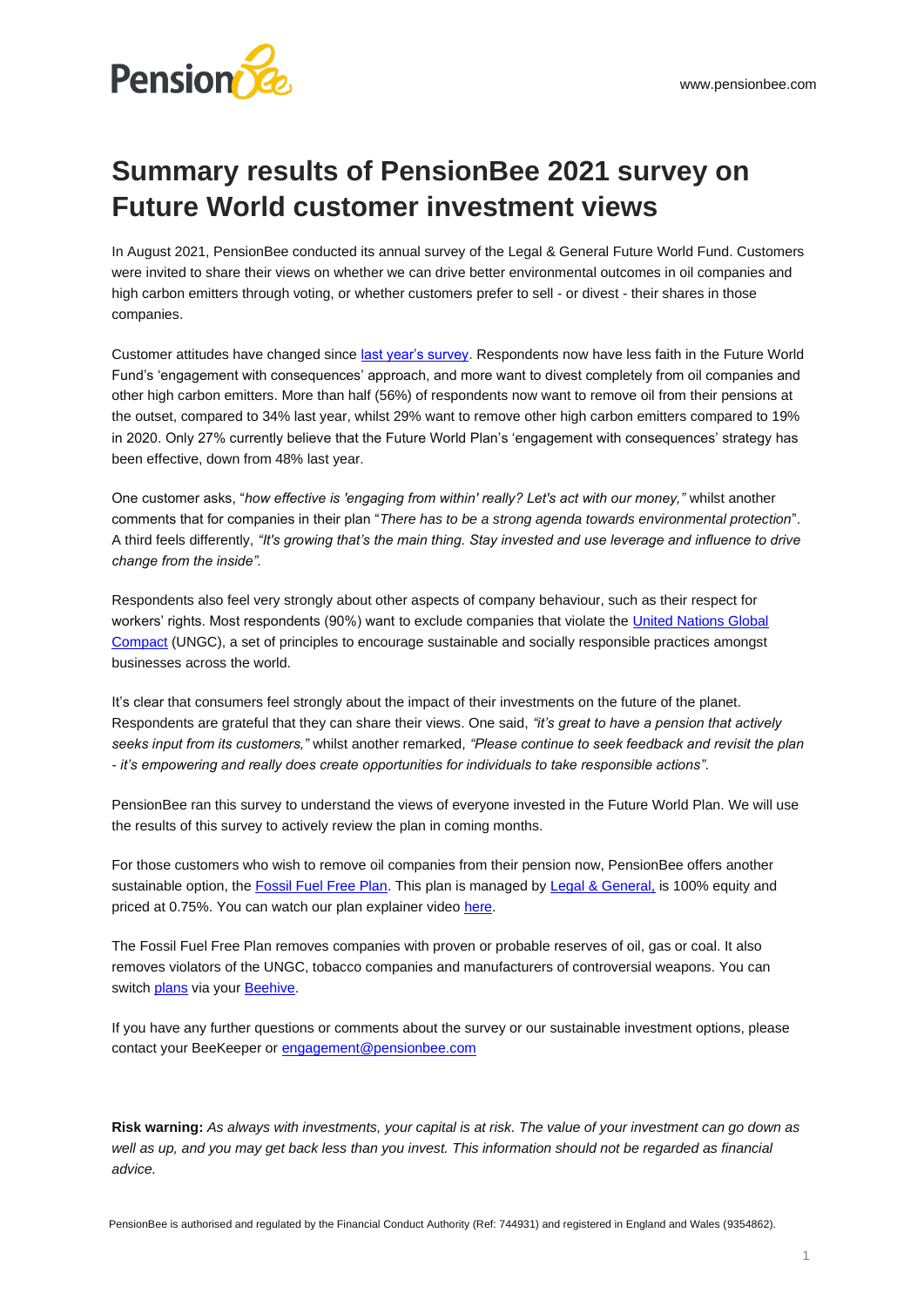

## **Findings**

**1. Only just over a quarter (27%) of respondents believe that investing in oil companies to drive change has been effective. This is down from almost half (48%) in 2020.** 

Do you think this policy of voting and selling has been effective to date?





**2. More than half of respondents (56%) now wish to no longer to be invested in oil companies, compared to 34% in 2020.** 



Do you still want to stay invested in oil companies in order to engage with them?

Respondents: 294